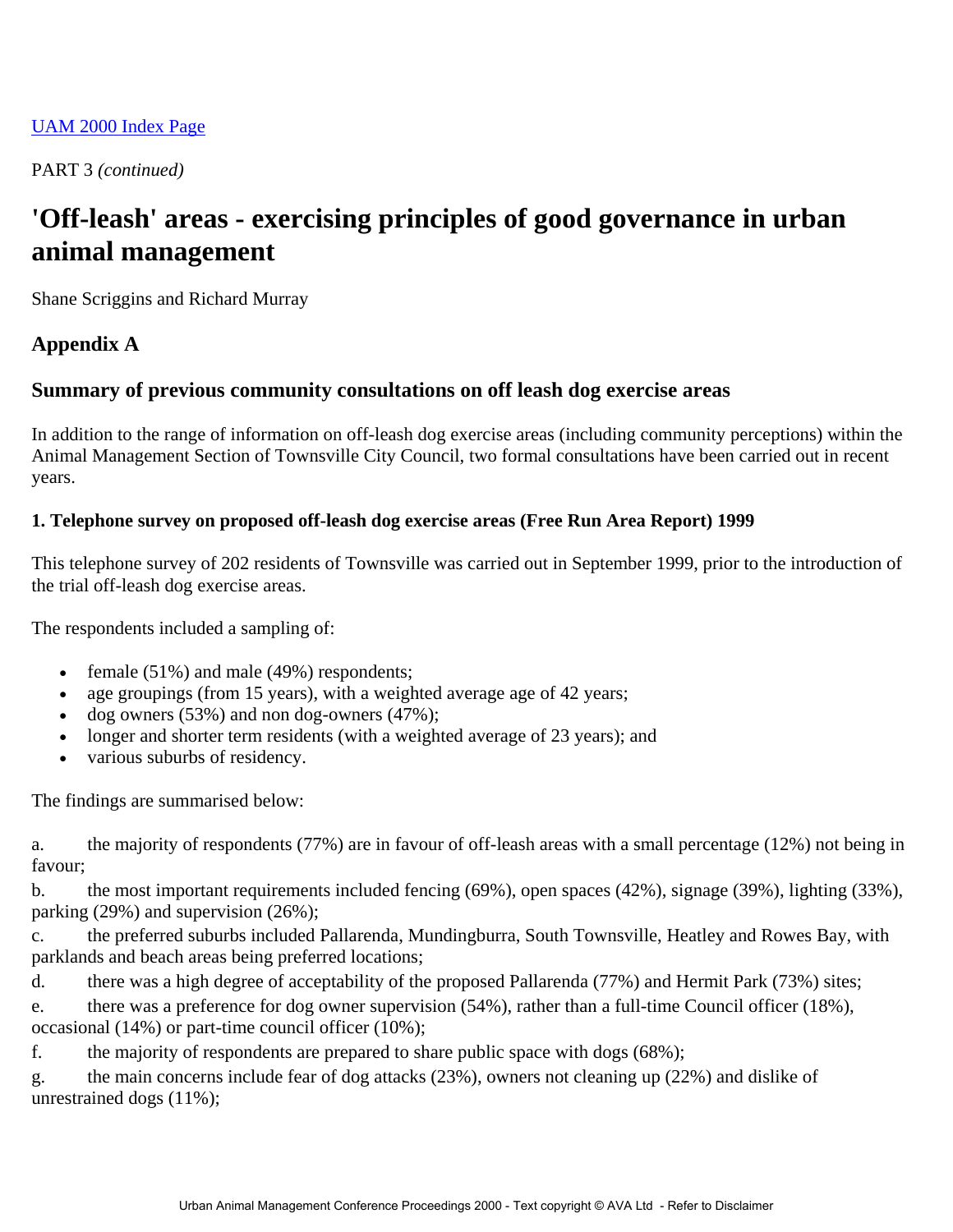h. dog owners considered that their dogs are sometimes obedient (42%), absolutely obedient (34%), partially obedient (19%) or not obedient (5%);

i. the potential usage of the off-leash areas was by 58% of respondents, with estimates of usage including 2-3 times per week (43%) and once per week (24%);

j. most respondents (51%) indicated that they are willing to spend 5-10 minutes in travel time and others being willing to spend 10-20 minutes (38%). Few were willing to spend more than 20 minutes.

## **2. Townsville City Council's community consultation on dog management issues, August 1997**

This community consultation on dog management issues, undertaken in July 1997 by the Community and Cultural Services Consultancy Unit was part of a broader consultation on key issues of concern to the Environmental Services Department of Townsville City Council. The survey included the provision of off-leash dog exercise areas in its scope.

### **Aims of consultation**

The aims of the consultation on dog management issues were as follows:

- to gain further information on community perceptions in relation to dog management in Townsville; and
- to assist in developing performance indicators for Council's role in dog management.

#### **Methodology**

To achieve the above aims, consultation strategies included:

a. a door to door survey of 600 residents across the central Townsville residential area. Households surveyed were spread across suburb groupings to give a reasonable representation from each suburb and neighbourhood. There was an almost equal representation of dog owners (51%) and non dog owners (49%);

b. face to face interviews with 46 park users and people exercising dogs in five of the major parks in Townsville.

Where appropriate, some information in the full report has also been drawn from a previous survey on animal management, 'Managing Pets in Townsville', conducted through council's newsletter, *City Update*, in March 1996. In all, 583 residents responded to this mail out survey, the majority of whom were pet owners (68%).

#### **Findings on off-leash dog exercise areas**

Strong support was indicated for the provision of designated areas for exercising dogs without a leash, with 80% of respondents being in favour of the concept. A wide range of responses were received in relation to the most appropriate area or areas for this activity. The most common suggestions were as follows:

- isolated areas away from people;
- areas where fouling is not a problem;
- vacant land/open space;
- South Townsville reclamation area:
- fenced area with water for dog provided;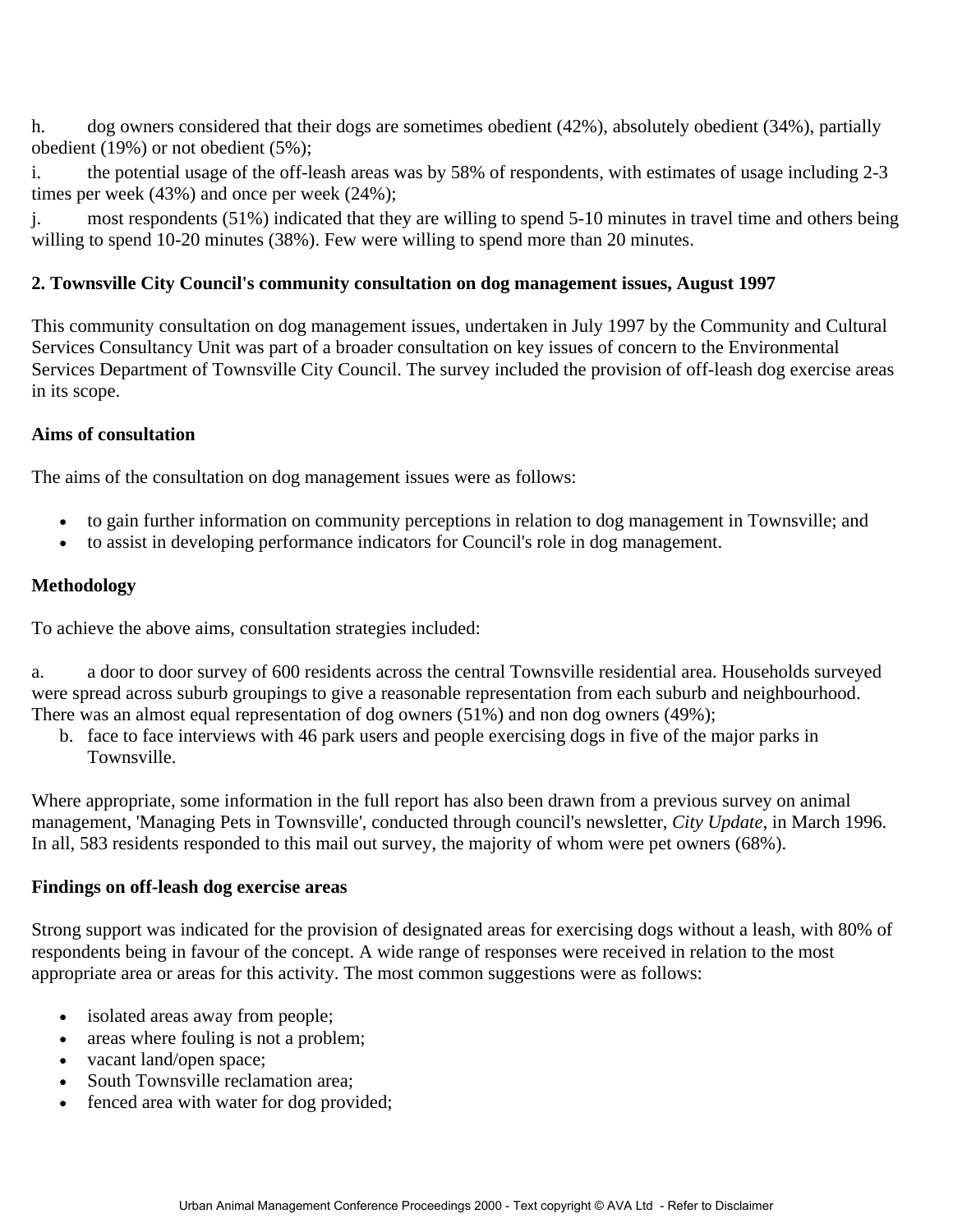- some Pallarenda beach areas:
- designated fenced area in local park; and
- somewhere accessible to children who want to exercise their pets.

Residents who responded to the 'Managing Pets Survey' (an earlier survey carried out by the Council through City Update), also supported the concept of nominated dog exercise areas, with over half (58%) of the respondents either strongly agreeing or agreeing with the provision of properly constructed, enclosed, leash free areas for dogs.

## **Appendix B**

#### **Questionnaire format**

Hello, I'm ....................... from the Consultancy Unit in the Community and Cultural Services Department of Townsville City Council. I was wondering if you would be willing to help us by giving your views on the recently designated trial off-leash dog exercise area (*Cape Pallarenda Road or Hermit Park*). During the trial period, we are gathering feedback from residents using the off-leash dog exercise areas as well as those living in the vicinity. All information provided through this survey will be incorporated into a report for council, which will summarise the views of residents and will not identify any person. Thank you.

#### **Name of Interviewer:**

**Place:**

#### **Date:**

Gender of Interviewee: Male  $\begin{bmatrix} 1 \end{bmatrix}$  Female  $\begin{bmatrix} 1 \end{bmatrix}$ 

1. In which suburb do you currently live?

2. How long have you lived in the Townsville Region? (please tick a box)

| Under 6 months  | $\mathbf{I}$  |  |
|-----------------|---------------|--|
| $6 - 12$ months | $\mathbf{I}$  |  |
| $1 - 2$ years   | $\mathbf{I}$  |  |
| $2 - 5$ years   | $\vert \vert$ |  |
| over 5 years    | $\mathbf{I}$  |  |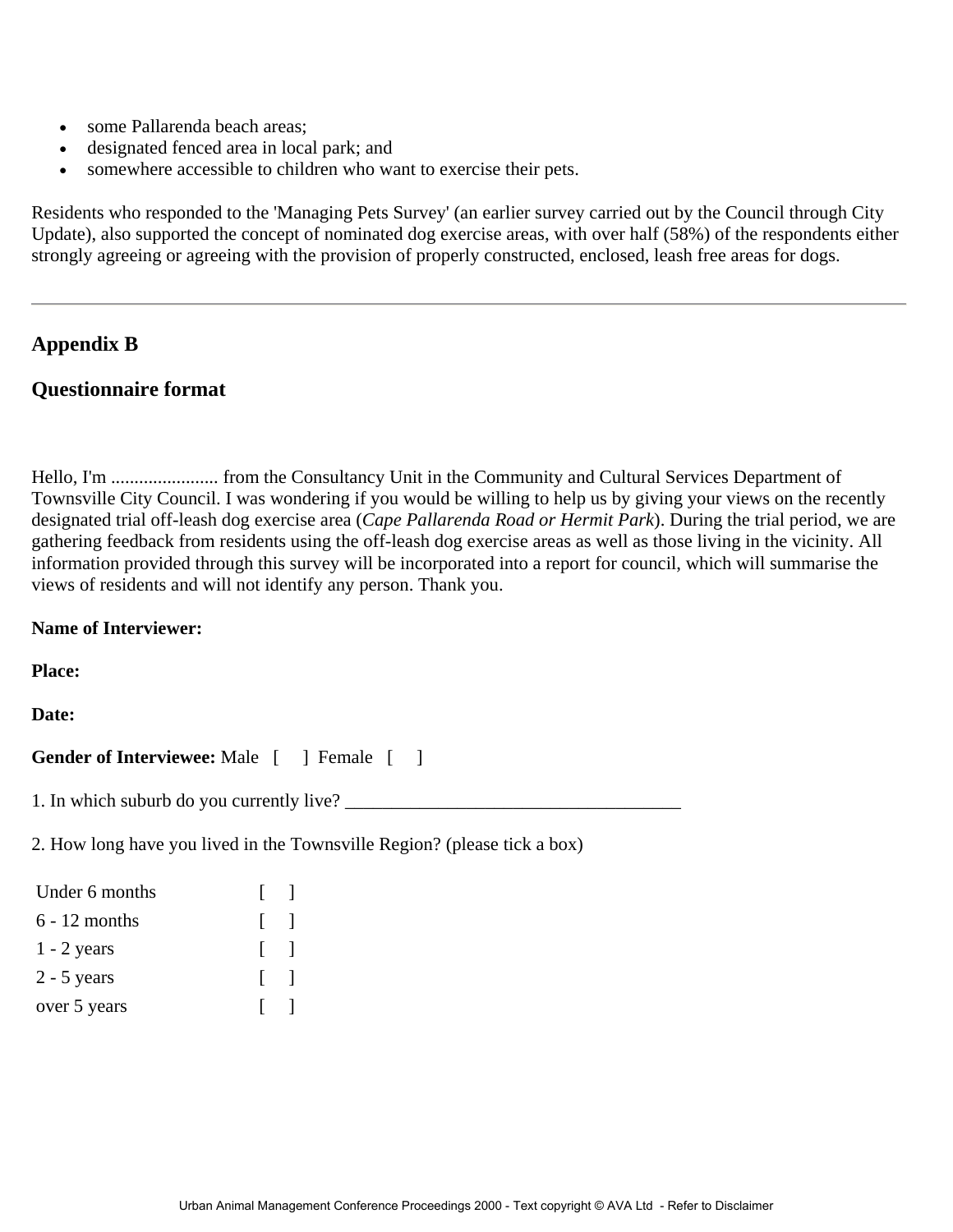3. Would you mind telling me your age group?

| 15 - 19 years     | $\mathsf{I}$                          |  |
|-------------------|---------------------------------------|--|
| $20 - 29$         | $\Box$                                |  |
| $30 - 39$         | $\begin{bmatrix} 1 \end{bmatrix}$     |  |
| $40 - 49$         | $\Box$                                |  |
| $50 - 59$         | $\begin{array}{ccc} \end{array}$      |  |
| $60 - 69$         | $\begin{bmatrix} 1 & 1 \end{bmatrix}$ |  |
| 70 years and over | L                                     |  |

4. How did you find out about the off-leash dog exercise areas? (please tick a box or boxes)

| TV                         | $\Box$ |  |
|----------------------------|--------|--|
| <b>Townsville Bulletin</b> | $\Box$ |  |
| Free newspapers            | $\Box$ |  |
| Radio                      | $\Box$ |  |
| Signage                    | $\Box$ |  |
| Word of mouth              | $\Box$ |  |
| Other (please describe)    |        |  |

5. Do you think that there should be further advertising of the trial off-leash dog exercise areas to ensure that the community is aware of this facility?

Yes [ ] No [ ] Other [ ] (please describe)

6. If so, do you have any suggestions as to how this may be done?

7. What times of the day are you normally using the off-leash dog exercise area?

| Weekdays before 9.00 am              | $\mathbf{1}$ |  |
|--------------------------------------|--------------|--|
| Weekdays between 9.00 am and 5.00 pm | $\mathbf{1}$ |  |
| Weekdays after 5.00 pm               | $\mathbf{1}$ |  |
| Weekends before 9.00 am              | $\mathbf{1}$ |  |
| Weekends between 9.00 am and 5.00 pm | $\mathbf{1}$ |  |
| Weekends after 5.00 pm.              | $\mathbf{1}$ |  |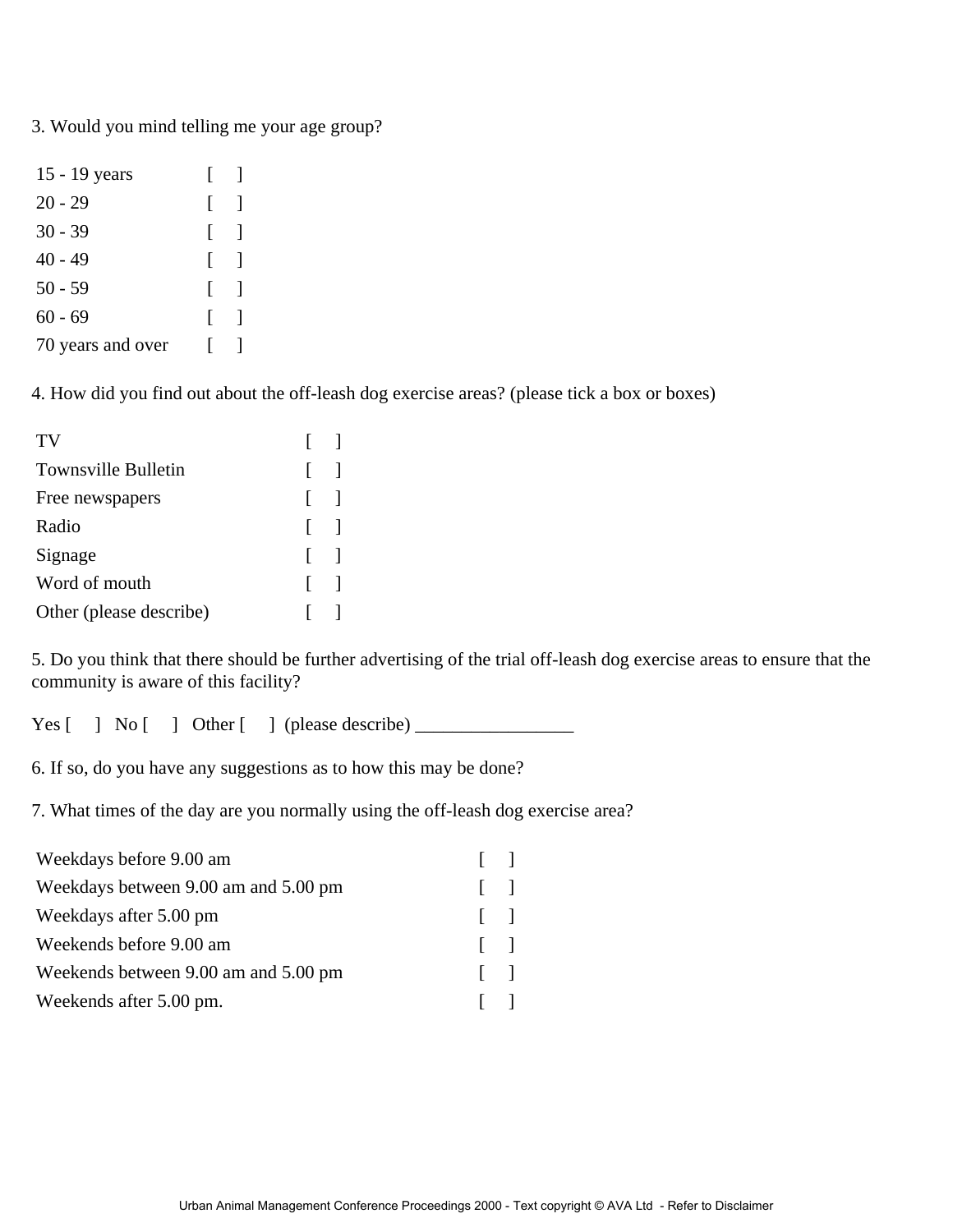8. How frequently are you using the off-leash exercise area?

| More than 5 times a week   | $\mathbf{L}$              |  |
|----------------------------|---------------------------|--|
| 2 - 5 times a week         | $\Box$                    |  |
| Once a week                | $\mathbf{I}$              |  |
| Once a fortnight           | $\mathbf{I}$ $\mathbf{I}$ |  |
| Less than once a fortnight | $\Box$                    |  |
| Other (please describe)    |                           |  |

- 9. What do you think is good about the design and facilities in this trial off-leash dog exercise area, for example size, shade, signage and bins? (Please describe)
- 10. How would you rate the general amenity (design and facilities) of this area? (Please circle a marker from 1 to 5, with 1 being very poor and 5 being very good)



11. Do you have any suggestions for improvements, for example, an agility course? (please describe)

12. Has your dog attended obedience training?

Yes [ ] No [ ] Other [ ] (please describe) \_\_\_\_\_\_\_\_\_\_\_\_\_\_\_\_\_\_\_

13. How would you describe your dog's level of obedience?

| Always obedient             | $\mathbf{1}$ |  |
|-----------------------------|--------------|--|
| Most times obedient         | $\Box$       |  |
| Sometimes obedient          | $\Box$       |  |
| Rarely obedient             | $\Box$       |  |
| Never obedient              | $\Box$       |  |
| Other [ ] (please describe) |              |  |

14. What type of supervision would you suggest for off-leash dog exercise areas?

| Self management by dog owners                 |              |
|-----------------------------------------------|--------------|
| Supervision by Council officers               | $\mathbf{1}$ |
| Other $\lceil \quad \rceil$ (please describe) |              |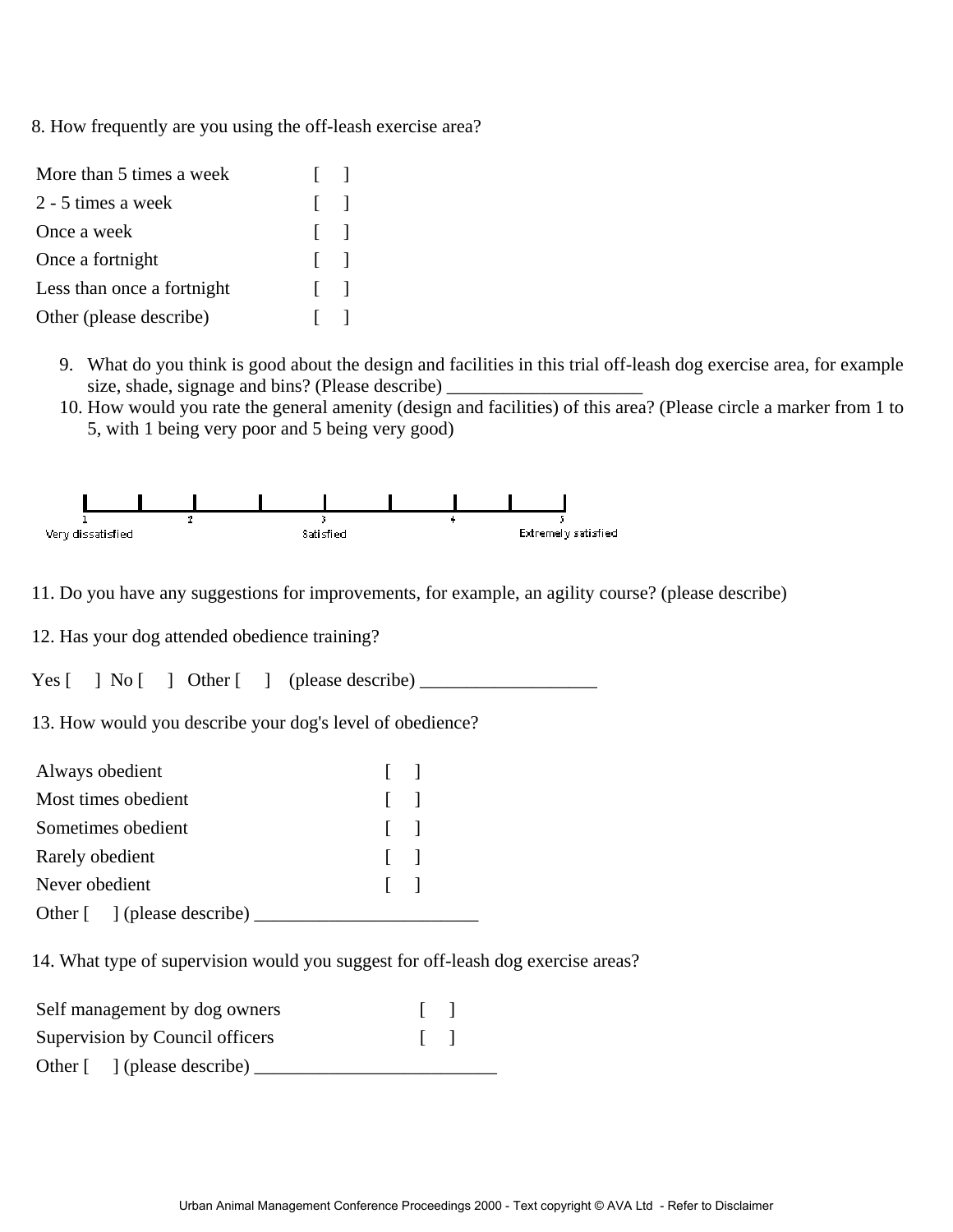15. Public liability insurance is an aspect of providing off-leash dog exercise areas (in case of accidents caused by dogs not under effective control). How do you think the cost of this insurance should be covered?

| By dog owners (through registration) |              |
|--------------------------------------|--------------|
| By Council (through rates)           | $\mathbf{1}$ |
| Not sure                             | $\mathbf{1}$ |
| Other [ ] (please describe)          |              |

16. What do you see as the benefits of having off-leash dog exercise areas available in Townsville? (please describe)

17. What do you see as the disadvantages or concerns associated with off-leash dog exercise areas in Townsville? (please describe)

18. How would you rate your overall degree of satisfaction with the off-leash exercise area(s)? (Please rate from 1 to 5 with 1 as very dissatisfied through to 5 as extremely satisfied)



19. Do you think that there is a need for further off-leash exercise areas?

Yes  $[ \ ]$  No  $[ \ ]$ 

20. If so, would you like to make any suggestions about possible locations?

21. Do you have any other comments in relation to the trial off-leash dog exercise areas? (Please describe)\_\_\_\_\_\_\_\_\_\_\_\_\_\_\_\_\_\_\_\_\_\_\_\_\_\_\_\_\_\_\_\_\_\_\_\_\_\_\_\_\_\_\_\_\_\_\_\_\_\_\_\_\_\_

*Thank you very much for participating in this survey.*